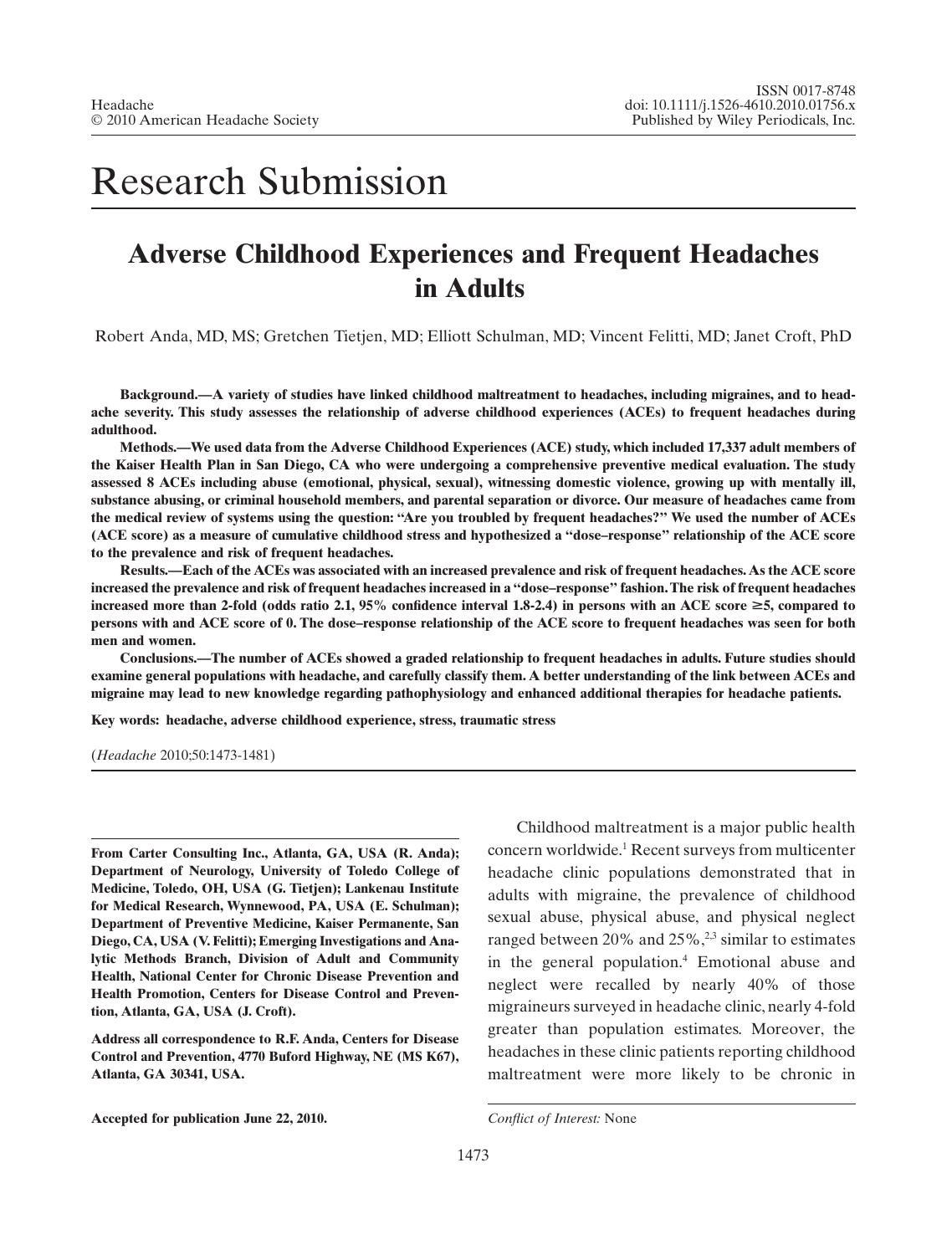frequency, disabling, and associated with depression, anxiety, and other pain conditions.<sup>3,5,6</sup>

Despite the high prevalence of childhood maltreatment in persons with headache and the association of headache disability and psychiatric comorbidity, there is a paucity of research examining the relationship of childhood maltreatment to the frequency of headache in the general population. One of the earliest studies in a health maintenance organization (HMO) population reported an association between childhood abuse and headache; chronic headache occurred in almost half of persons reporting sexual abuse histories, and this was nearly twice that of a non-abused control group.<sup>7</sup> In a larger primary care survey study restricted to women  $(n = 1931)$ , the prevalence of childhood sexual abuse or physical abuse was 22%, with nearly half of the abused individuals reporting frequent severe headache.8 A meta-analysis of sexual assault history and headache in 7500 adolescents and adults demonstrated that headache was significantly more common among persons with a history of sexual assault than among those without (odds ratio [OR]  $1.7, 1.40$ - $2.07$ ).<sup>9</sup> Other abuse types were not included in the survey. A study in a community-based sample of 3032 adult men and women examined the relationship of childhood physical abuse to self-reported migraine.10 After adjusting for demographic factors and psychiatric disorders, physical abuse increased the risk of migraine nearly 3-fold (OR 2.7, 1.2-5.8). A community-based study of childhood adverse events in adolescents, using the Global Family Environment Scale, $<sup>11</sup>$  found that physical abuse was asso-</sup> ciated with chronic daily headache, as defined by the Silberstein-Lipton criteria, and was the only study to use defined headache classification criteria.<sup>12,13</sup> In a random sample of 1225 women receiving care through an  $HMO<sub>14</sub>$  emotional, physical, and sexual abuse were assessed using the Childhood Trauma Questionnaire<sup>15</sup> to examine the relationship of maltreatment and common physical symptoms, including headache.16 Childhood abuse and neglect was reported by 43% of the women, and an increased risk of headache was associated with both sexual (OR 1.3, 1.1-1.6) and non-sexual (OR 1.2, 1.0-1.4) maltreatment.

1474 *October 2010*

The Adverse Childhood Experiences (ACE) study is an ongoing collaboration between the Centers for Disease Control and Prevention and Kaiser Permanente (San Diego, CA).This study combines retrospective reports of childhood experiences in adults at baseline and prospective follow-up of the study cohort to examine the incidence of diseases, health care utilization, premature mortality, and causes of death. $17-20$ The primary objective of theACE study is to assess the impact of numerous, interrelated ACEs (including childhood sexual, physical, and emotional abuse). Prior publications from this study have demonstrated a cumulative or "dose–response" relationship between the number of ACEs (the ACE score) and a wide variety of health and social problems.<sup>21,22</sup> The purpose of this investigation is to explore the relationship of ACEs to frequent headaches in adults.

# **METHODS**

The ACE study was approved by the institutional review boards of Kaiser Permanente, Emory University, and the US Department of Health and Human Services.

**Study Population.—**The study population was drawn from the Department of Preventive Medicine's Health Appraisal Clinic (HAC), which provides standardized medical, psychosocial, and preventive health evaluations to adult members of the Kaiser Health Plan in San Diego County. Visits to the HAC are primarily for the purposes of complete health assessments, rather than symptom or illnessbased care; all persons evaluated at the HAC completed a standardized questionnaire, which includes health histories and health-related behaviors, a medical review of systems, and psychosocial evaluations.This information was included in the ACE study database.

Two weeks after their HAC evaluation, each person who was evaluated at the HAC between August 1995 and March 1996 (wave I) and June and October 1997 (wave II) received the ACE study questionnaire by mail. The study was done in 2 waves to assess response rates, assemble a preliminary database, and identify potential problems with the questionnaire. Late spring and summer months were not included in the survey period because of more fre-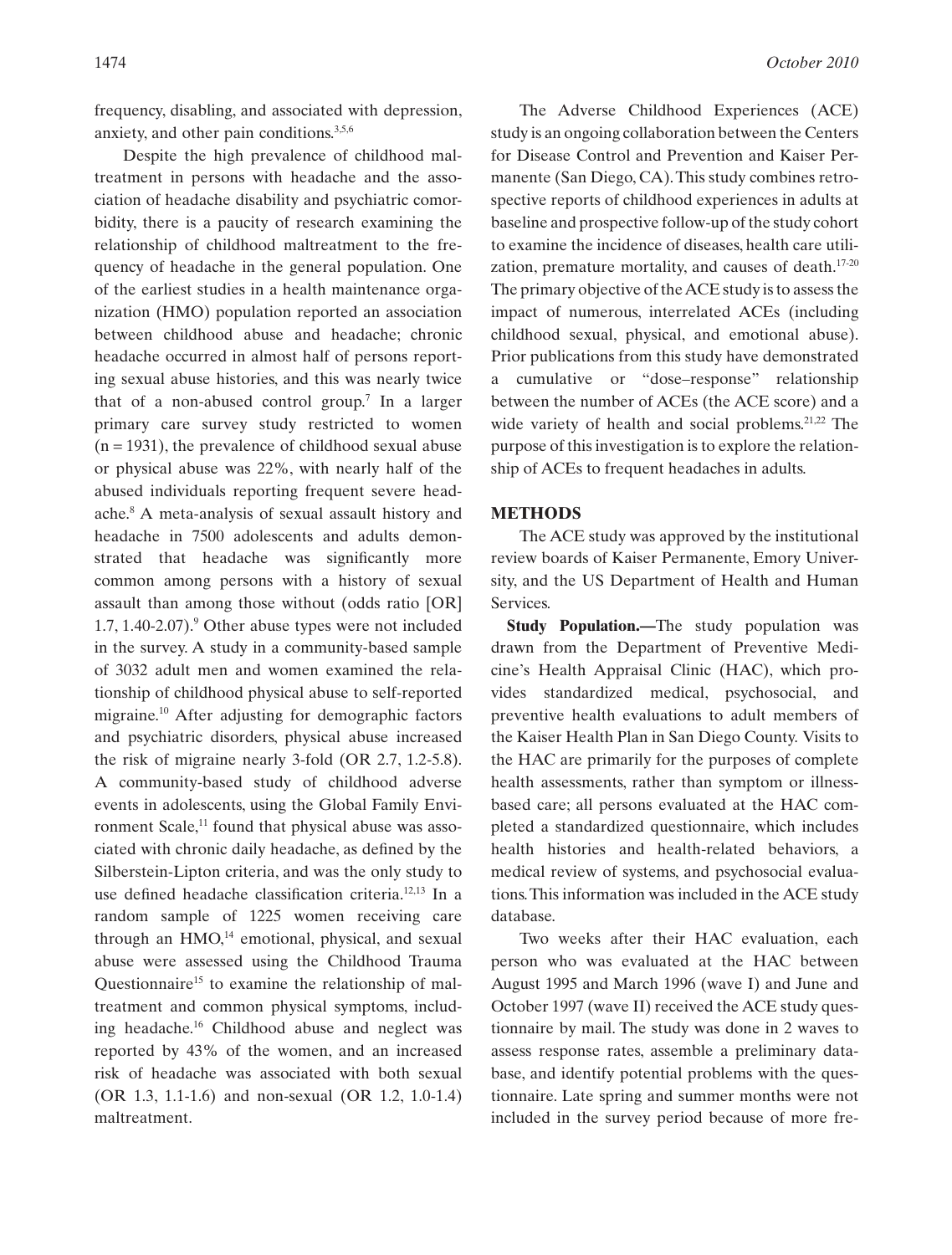quent cancellation and "no shows" for clinic appointments during those months. The questionnaire collected detailed information about ACEs (eg, abuse), household dysfunction (eg, domestic violence), and health-related behaviors from adolescence to adulthood.The response rate for both survey waves combined was 68%, for a total of 18,175 responses.

We excluded 754 respondents who coincidentally underwent examinations during the time frames for both survey waves. The unduplicated total number of respondents was 17,421.After exclusion of 17 respondents with missing information about race and 67 with missing information about educational attainment, the final study sample included 95% of the respondents  $(17,337/18,175;$  wave  $I = 8708$ , wave  $II = 8629$ ).

**Definitions of Adverse Childhood Experiences (ACEs).—**Questions used to defineACEs are listed in Table 1. All questions about ACEs pertained to the respondents' first 18 years of life  $(\leq 18$  years of age). For questions adapted from the Conflict Tactics Scale  $(CTS)^{15}$  there were 5 response categories: "never," "once or twice," "sometimes," "often," or "very often." We defined 3 types of childhood abuse: emotional abuse (2 questions), physical abuse (2 questions) came from the CTS. We defined contact sexual abuse using Wyatt's criteria  $(4$  questions).<sup>23</sup> In addition, we defined 5 exposures to household dysfunction during childhood: exposure to substance abuse (defined by 2 ques $tions$ ),  $^{24}$  mental illness (2 questions), violent treatment of mother or stepmother  $(4 \text{ questions})$ ,<sup>25</sup> criminal behavior in the household (1 question), and parental separation or divorce (1 question). Respondents were defined as exposed to a category if they responded "yes" to 1 or more of the questions in that category.The total number of these exposures (range: 0-8) was summed to create the ACE score. Due to small sample sizes, ACE scores of 5 or more were combined into 1 category  $(\geq 4)$ . Thus, analyses were conducted with the summed score as 4 dichotomous variables (yes/no) with 0 experiences as the referent.

**Questions About Frequent Headaches.—**The following question about frequent headaches was included in the HAC: "Are you troubled by frequent headaches?"

**Statistical Analysis.—**All analyses were conducted using SAS version 8.2 (SAS Institute Inc., Cary, NC, USA). Adjusted ORs and 95% confidence intervals (CIs) were obtained from multiple logistic regression models that estimated the likelihood of the selected health behavior or outcome with the ACE score stratified by birth cohort. Covariates in all models were included on a priori reasoning, rather than using step-wise selection and included age (continuous variable), sex, race, and education (high school diploma, some college, or college graduate vs less than high school). In the data that we present herein, persons with incomplete information about an ACE were considered not to have had that experience. Thus, persons with incomplete information who did have ACEs were classified as not having them. Thus, our results are conservative (biased toward the null).

To test for a trend (graded relationship) between the ACE score and the risk of frequent headaches we entered the ACE score as an ordinal variable into logistic models, with adjustment for the demographic covariates (sex, age, race, and education). Prevalences of frequent headaches by ACE score and sex were adjusted for demographic covariates (sex, age, race, and education) using multiple linear regression (genera linear model [GLM]).

# **RESULTS**

**Characteristics of Study Population.—**The study population included 9367 women (54%) and 7970 men (46%). The mean age was 56 years (standard deviation = 15.2 years). Seventy-three percent of participants were white; 39% were college graduates; 36% had some college education; and 18% were high school graduates. Only 7% had not graduated from high school.

**Adverse Childhood Experiences.—**The prevalence of each individual ACE and of the ACE scores is shown in Table 1.Women were more likely than men to report ACEs, with exception of physical abuse.

**Frequent Headaches.—**The prevalence of frequent headaches was 16.6%. After adjusting for demographic factors using logistic regression, frequent headaches were more common in women, younger adults, and persons with lower educational attainment (Table 2).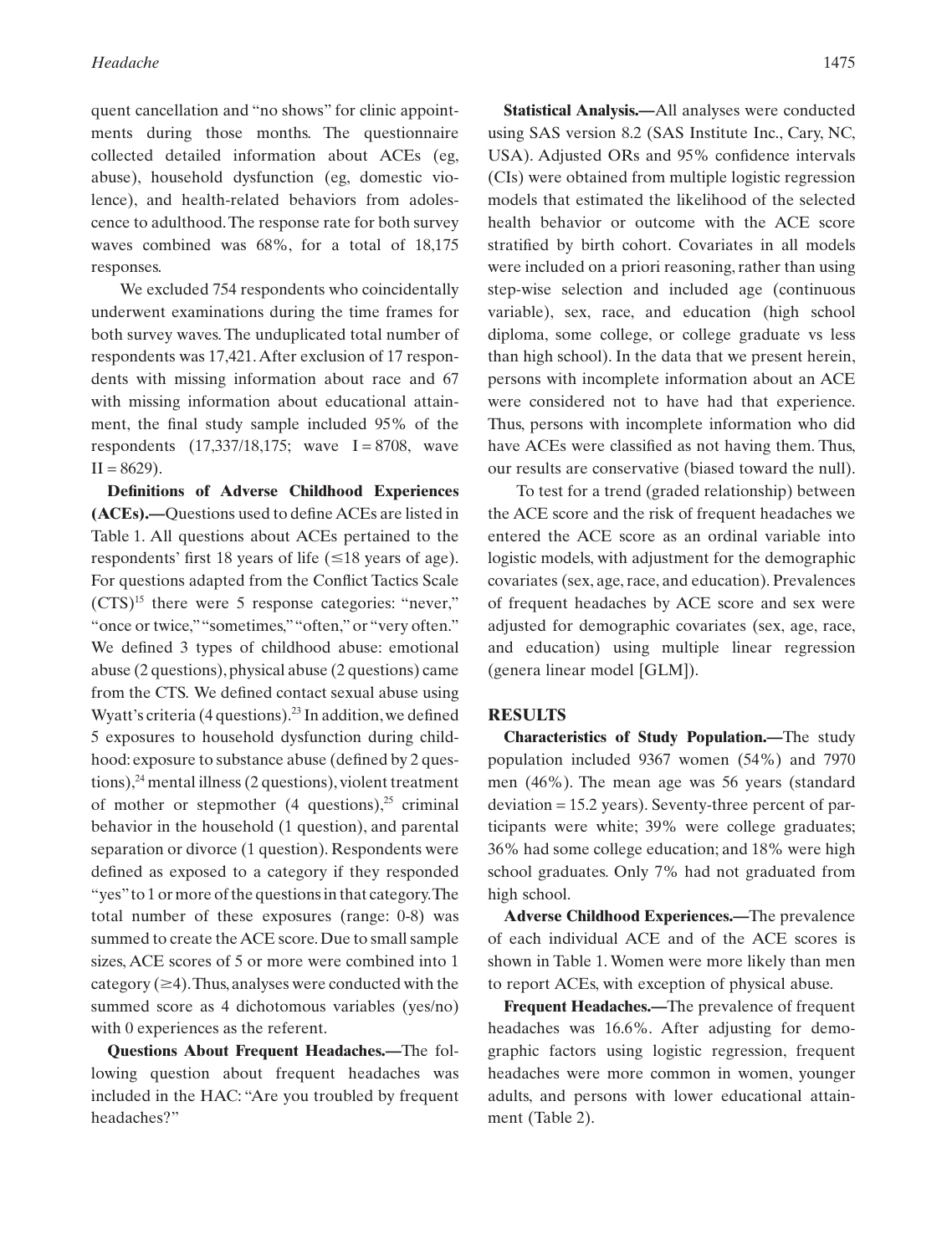#### **Table 1.—Definition and Prevalence of Each Category of Adverse Childhood Experience and the Adverse Childhood Experiences (ACE) Score**

|                                                                                                                                                                                                                                                                                                                                                                                  | Total<br>$n = 17,337$                     |
|----------------------------------------------------------------------------------------------------------------------------------------------------------------------------------------------------------------------------------------------------------------------------------------------------------------------------------------------------------------------------------|-------------------------------------------|
| Childhood abuse<br>Emotional<br>(Did a parent or other adult in the household)                                                                                                                                                                                                                                                                                                   | 10.6                                      |
| (1) Often or very often swear at you, insult you, or put you down?<br>(2) Sometimes, often, or very often act in a way that made you think that you might be physically hurt?<br>Physical<br>(Did a parent or other adult in the household $\ldots$ )                                                                                                                            | 28.3                                      |
| (1) Often or very often push, grab, slap, or throw something at you?<br>(2) Often or very often hit you so hard that you had marks or were injured?<br>Sexual<br>(Did an adult or person at least 5 years older ever )<br>(1) Touch or fondle you in a sexual way?<br>(2) Have you touch their body in a sexual way?<br>(3) Attempt oral, anal, or vaginal intercourse with you? | 20.7                                      |
| (4) Actually have oral, anal, or vaginal intercourse with you?<br>Household dysfunction                                                                                                                                                                                                                                                                                          |                                           |
| Substance abuse<br>(1) Live with anyone who was a problem drinker or alcoholic?<br>(2) Live with anyone who used street drugs?<br>Mental illness<br>(1) Was a household member depressed or mentally ill?                                                                                                                                                                        | 26.9<br>19.4                              |
| (2) Did a household member attempt suicide? 20.7<br>Mother treated violently<br>(Was your mother [or stepmother]):<br>(1) Sometimes, often, or very often pushed, grabbed, slapped, or had something thrown at her?<br>(2) Sometimes, often, or very often kicked, bitten, hit with a fist, or hit with something hard?<br>(3) Ever repeatedly hit over at least a few minutes?  | 12.7                                      |
| (4) Ever threatened with or hurt by a knife or gun?<br>Incarcerated household member<br>(1) Did a household member go to prison?                                                                                                                                                                                                                                                 | 4.7                                       |
| Parental separation or divorce<br>(1) Were your parents ever separated or divorced?                                                                                                                                                                                                                                                                                              | 23.3                                      |
| Number of adverse childhood experiences (ACE score)<br>0<br>$\frac{1}{2}$<br>4<br>$\geq$ 5                                                                                                                                                                                                                                                                                       | 36.1<br>26.0<br>15.9<br>9.5<br>6.2<br>6.3 |
|                                                                                                                                                                                                                                                                                                                                                                                  |                                           |

**Adverse Childhood Experiences and Frequent Headaches.—**Each of the 8 categories of ACEs were associated with a higher prevalence of each frequent headache (Table 3); after adjusting simultaneously for demographic variables, the adjusted odds of frequent headaches ranged from 1.1 for parental separation or divorce to 1.7 for emotional or physical abuse (Table 3).

**The Adverse Childhood Experiences Score and Frequent Headaches.—**Because the categories of ACEs are highly interrelated, $18,19$  we used the ACE score to assess the relationship of the cumulative impact of these childhood experiences to frequent headaches in adulthood.

Compared to persons with an ACE score of 0, those with an ACE score of 5 or more were 2.1 (95%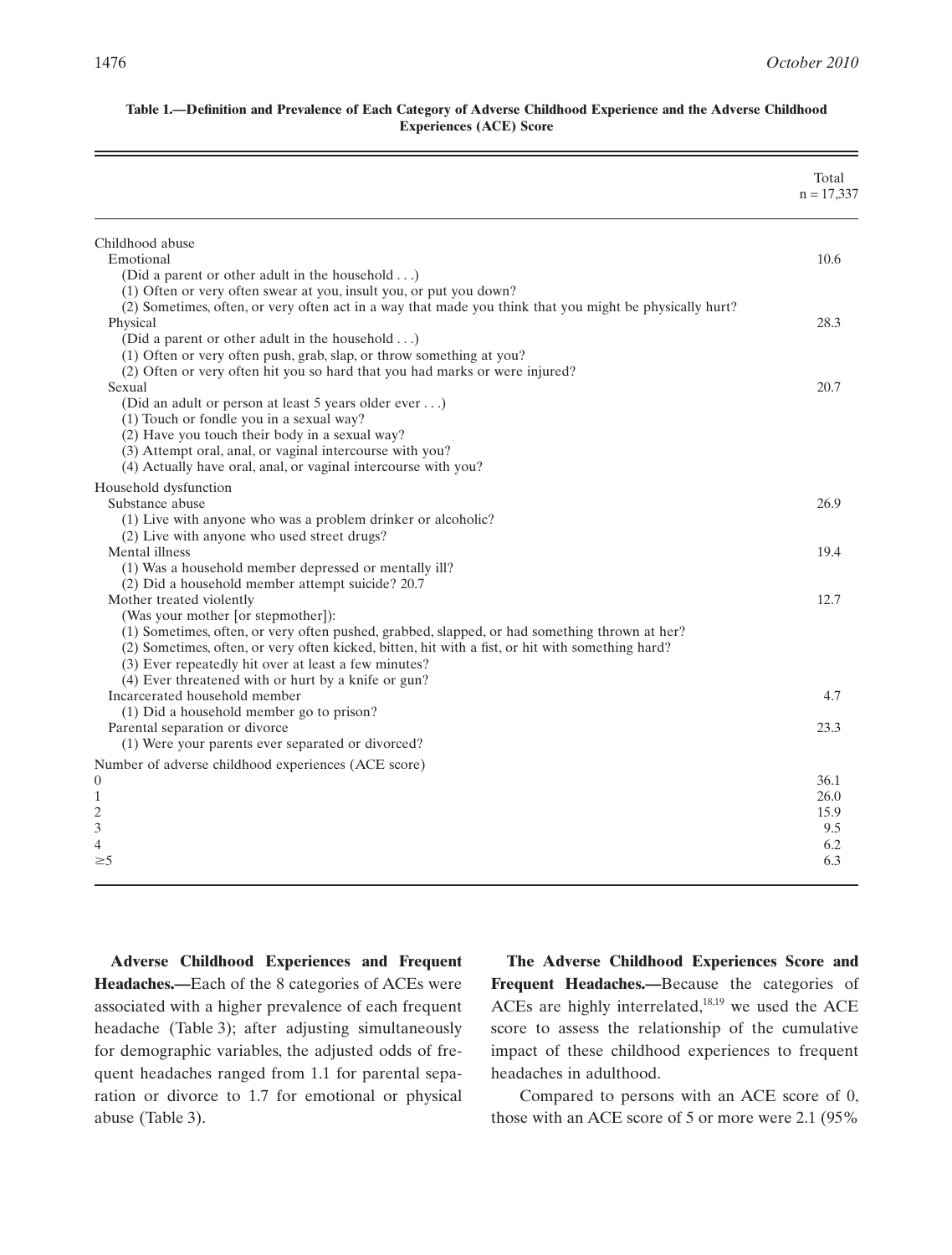|                               | Prevalence of Headache |      |                 |
|-------------------------------|------------------------|------|-----------------|
|                               | Sample Size n          | ( %) | OR† (95% CI)    |
| <b>Sex</b>                    |                        |      |                 |
| Men                           | 7970                   | 9.2  | 1.0 (Reference) |
| Women                         | 9367                   | 22.8 | $2.7(2.5-3.0)$  |
| Age (years)                   |                        |      |                 |
| 18-34                         | 1721                   | 26.6 | 1.0 (Reference) |
| 35-49                         | 4494                   | 22.9 | $0.9(0.5-0.7)$  |
| 50-64                         | 5534                   | 15.7 | $0.6(0.5-0.7)$  |
| $\geq 65$                     | 5588                   | 9.2  | $0.3(0.3-0.4)$  |
| Race                          |                        |      |                 |
| White                         | 12,964                 | 15.1 | 1.0 (Reference) |
| <b>Black</b>                  | 789                    | 19.5 | $1.1(0.9-1.3)$  |
| Hispanic                      | 1942                   | 22.8 | $1.2(1.0-1.3)$  |
| Asian                         | 1244                   | 18.4 | $0.9(0.8-1.1)$  |
| Other                         | 398                    | 21.4 | $1.3(1.0-1.7)$  |
| <b>Educational attainment</b> |                        |      |                 |
| No high school                | 1251                   | 19.9 | 1.0 (Reference) |
| diploma                       |                        |      |                 |
| High school graduate          | 3044                   | 17.1 | $0.8(0.7-0.9)$  |
| Some college                  | 6220                   | 18.1 | $0.8(0.6-0.9)$  |
| College graduate              | 6822                   | 14.4 | $0.6(0.5-0.7)$  |

**Table 2.—Prevalence and Risk of Frequent Headaches and Frequent Headaches by Sex, Age, Race, and Educational Attainment**

†Odds ratios adjusted for all demographic variables simultaneously using logistic regression.

CI: 1.8-2.4) times more likely to report frequent headaches (Table 4); the trend for increasing odds for frequent headaches with increasing ACE score was statistically significant  $(P < .0001)$ .

After adjusting for age, race, and educational attainment, the prevalence of frequent headaches increased in a graded fashion as the ACE score increased for both women and men (Fig.); this trend was statistically significant  $(P < .0001)$ .

# **DISCUSSION**

This is the largest study to date examining the relationship of recurrent headache to childhood abuse and other adverse experiences, in adult men and women. We made 2 important observations: (1) frequent headache is associated with each type of adverse experience of childhood, particularly emotional abuse; and (2) the prevalence of frequent headaches increased with increasing ACE score for both men and women. The correlation of headache with childhood abuse and other adversities mirrors the

results from earlier more restricted studies.7-11,14 The important role of emotional abuse in migraine clinic studies is in accord with these data.<sup>2,5,6</sup> The nature of the association of headache and adversity is uncertain, although the consistency of this finding in a variety of study populations and the "dose–response" relationship between the number of ACEs and frequent headaches in the current study suggest a possible causal relationship.<sup>17</sup>

There are mounting biological data that childhood stress can affect numerous brain structures and functions, which contribute to the credibility of this theory.17 Most recently it has been found that early stress induces lifelong epigenetic changes. In 1 study, for example, childhood abuse altered DNA, thereby reducing levels of hippocampal glucocorticoid receptors, which are important for responding to stress.<sup>26</sup> In an animal model, early life stress led to changes in a specific regulatory region of the genome, affecting the expression of a mood-controlling hormone, arginine vasopressin, in the hypothalamic paraventricular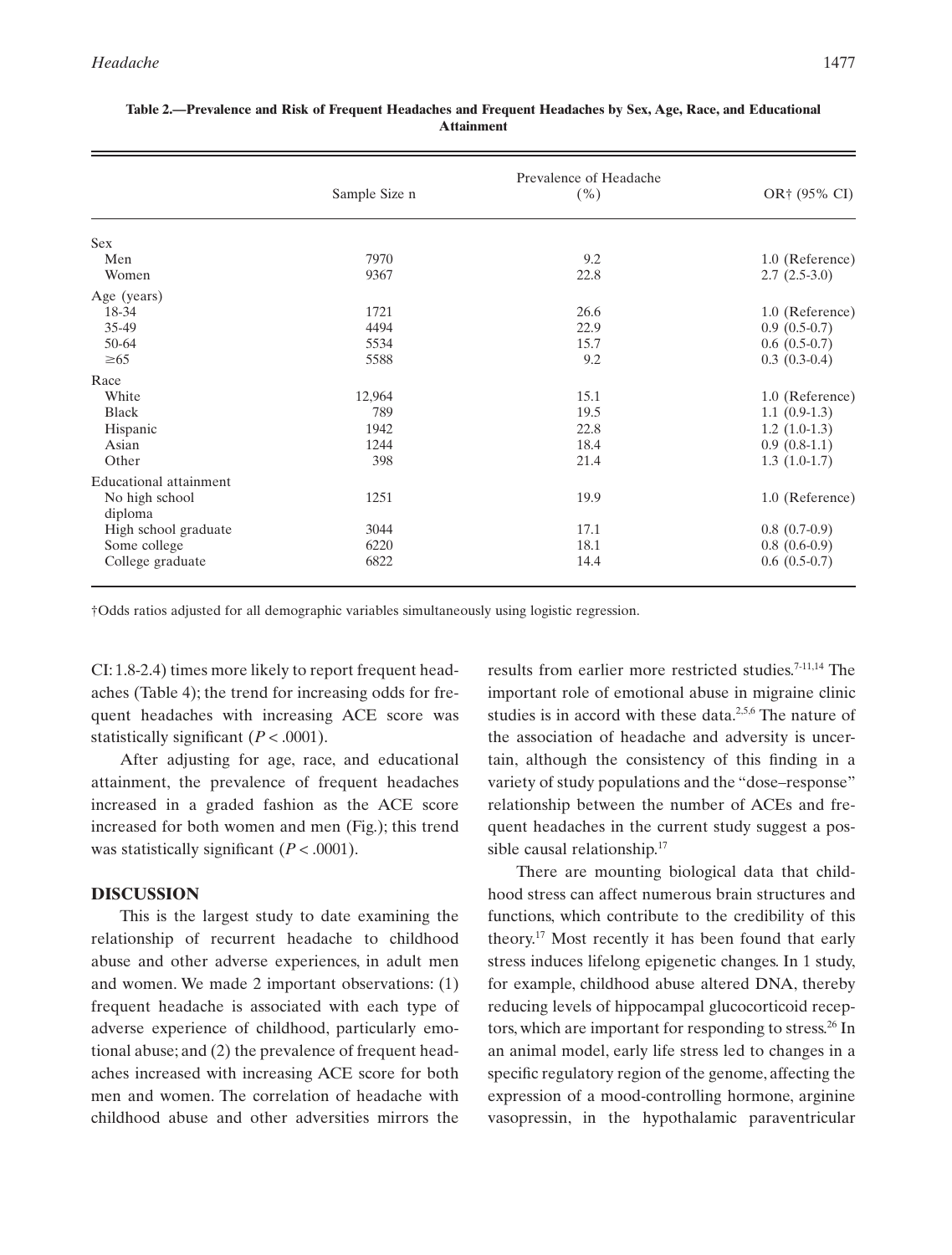| Type of Adverse<br>Childhood Experience | Sample Size n | Prevalence of<br>Headache $(\% )$ | OR† (95% CI)    |
|-----------------------------------------|---------------|-----------------------------------|-----------------|
| Emotional abuse                         |               |                                   |                 |
| N <sub>0</sub>                          | 15,508        | 15.3                              | 1.0 (Reference) |
| Yes                                     | 1829          | 26.9                              | $1.6(1.4-1.7)$  |
| Physical abuse                          |               |                                   |                 |
| N <sub>0</sub>                          | 12,425        | 14.9                              | 1.0 (Reference) |
| Yes                                     | 4912          | 20.8                              | $1.4(1.3-1.5)$  |
| Sexual abuse                            |               |                                   |                 |
| N <sub>0</sub>                          | 13,751        | 15.6                              | 1.0 (Reference) |
| Yes                                     | 3586          | 21.5                              | $1.3(1.1-1.4)$  |
| Witnessed domestic violence             |               |                                   |                 |
| N <sub>0</sub>                          | 15,136        | 15.6                              | 1.0 (Reference) |
| Yes                                     | 2201          | 22.9                              | $1.3(1.2-1.5)$  |
| Household substance abuse               |               |                                   |                 |
| N <sub>0</sub>                          | 12,682        | 14.9                              | 1.0 (Reference) |
| Yes                                     | 4655          | 21.1                              | $1.2(1.1-1.3)$  |
| Household mental illness                |               |                                   |                 |
| N <sub>0</sub>                          | 13,978        | 15.1                              | 1.0 (Reference) |
| Yes                                     | 3359          | 22.8                              | $1.3(1.2-1.5)$  |
| Parental separation/divorce             |               |                                   |                 |
| N <sub>0</sub>                          | 13,306        | 15.6                              | 1.0 (Reference) |
| Yes                                     | 4031          | 19.6                              | $1.1(1.0-1.2)$  |
| Household member imprisoned             |               |                                   |                 |
| N <sub>0</sub>                          | 16,528        | 16.2                              | 1.0 (Reference) |
| Yes                                     | 809           | 23.7                              | $1.2(1.1-1.5)$  |

†Odds ratios adjusted for all demographic variables simultaneously using logistic regression.

# **Table 4.—Relationship of the Adverse Childhood Experiences (ACE) Score to the Prevalence and Risk of Frequent Headaches**

| <b>ACE</b> Score | Sample Size n | Prevalence of<br>Headache $(\% )$ | OR† (95% CI)    |
|------------------|---------------|-----------------------------------|-----------------|
| $\overline{0}$   | 6255          | 13.0                              | 1.0 (Reference) |
| 1                | 4514          | 14.2                              | $1.2(1.1-1.3)$  |
| 2                | 2758          | 18.0                              | $1.4(1.3-1.6)$  |
| 3                | 1650          | 20.9                              | $1.7(1.5-1.9)$  |
| 4                | 1071          | 22.5                              | $2.0(1.7-2.3)$  |
| $\geq 5$         | 1089          | 30.5                              | $2.1(1.8-2.4)$  |

The trend for increasing odds for frequent headaches with increasing ACE score is significant (*P* < .0001). †Odds ratios adjusted for all demographic variables simultaneously using logistic regression.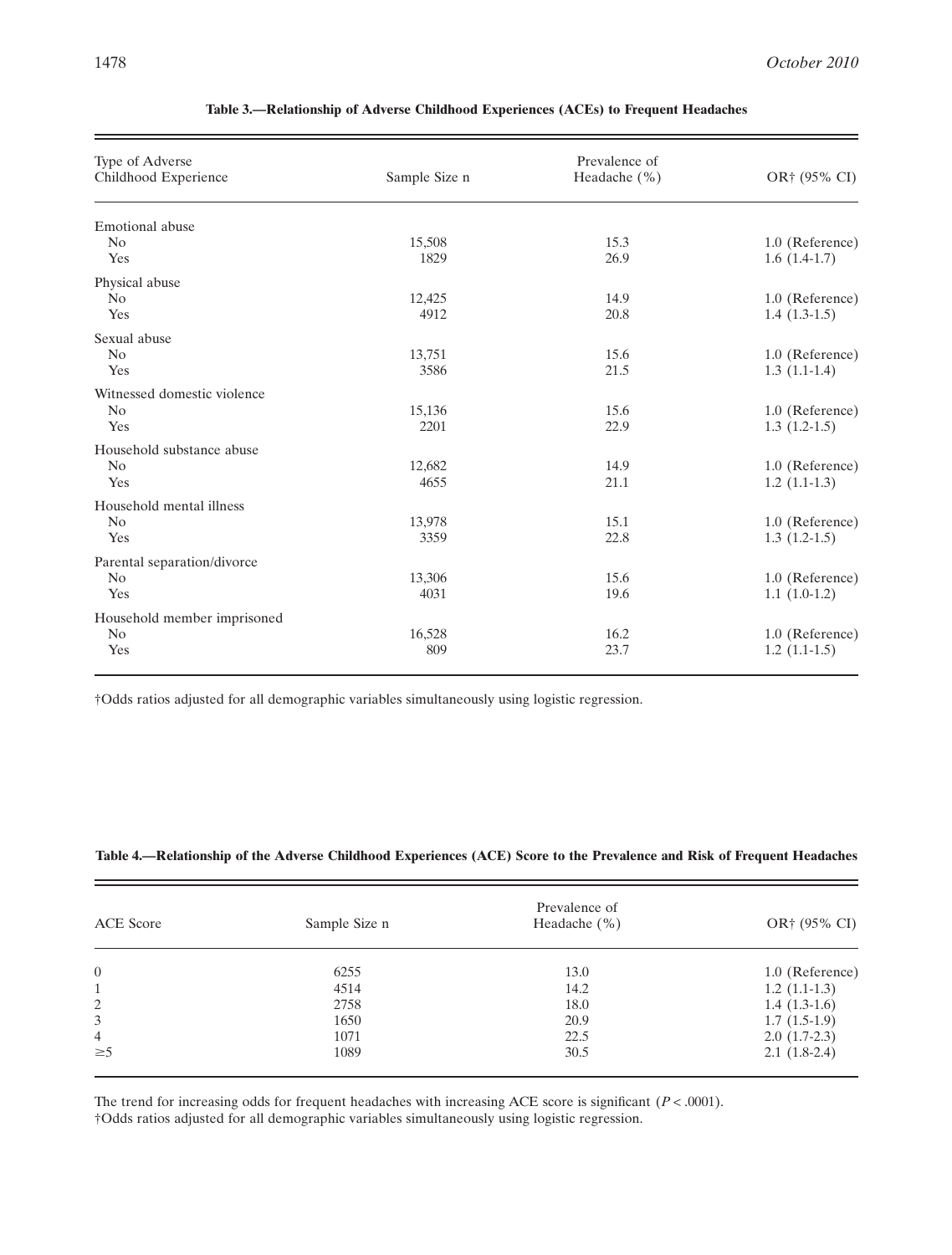

**Figure.—Prevalence of frequent headaches by Adverse Childhood Experiences (ACE) score and gender. Estimates adjusted for age, race, and educational attainment; trend in increasing prevalence by ACE score is significant for both men and women (***P* < **.001).**

nucleus, an area involved in regulating hormones linked to stress.<sup>27</sup> Stress, particularly when chronic, seemingly affects both peripheral and central nociception, thereby leading to hyperalgesia and chronic head pain.<sup>28</sup>

The obvious limitation of this study is the imprecision of the term "frequent headache," included on a screening questionnaire in a preventive health assessment clinic. The frequency and characteristics of the headaches of persons that endorsed this question are unknown, since participants were not individually interviewed to see if their headaches met the criteria for migraine, as defined by the International Classification of Headache Disorders (ICHD)-II.29 The Landmark study, however, found that of 1203 patients who complained of a headache to their physician, the vast majority met ICHD-II criteria for migraine (76%), or probable migraine  $(18\%)$ .<sup>30</sup> Among these, some also likely met recently established criteria for chronic migraine, with 15 or more days of headache per month, and at least 8 of these headaches being migraines, with this pattern for at least  $3$  months.<sup>31</sup> Although we do not have enough data to extrapolate the findings from the Landmark study to our population, speculation that many of those with "frequent headache" in our population also had migraine, probable migraine, or chronic migraine is supported by the similarities in prevalence rates and in demographic profiles between our population and populations with

migraine. We found "frequent headaches" were reported by 23% of women and 9% of men. This was consistent with the female to male ratio found in 3 very large migraine studies,<sup>32-34</sup> with migraine prevalence of about 18% in women and 6% in men. In chronic migraine, female to male ratios ranged between 2.5 and 6.5.<sup>35</sup> Both in general population studies of migraine, $32$  and our population with frequent headache, headache prevalence was most common in younger adults and declined with age.<sup>36</sup> We found that prevalence was higher in those with low educational attainment, a condition that has been found to be associated with increased risk of headache chronification.37

#### **CONCLUSION**

The ACE score showed a graded relationship to frequent headaches in adults. Future studies should examine general populations with headache, and carefully classify them. A better understanding of the link between ACEs and migraine may lead to new knowledge regarding pathophysiology and enhanced additional therapies for all headache patients.

*Acknowledgments: The ACE study was funded by the Centers for Disease Control and Prevention via a cooperative agreement with the Association of Teachers of Preventive Medicine and by a grant from the Garfield Memorial Fund.*

### **REFERENCES**

- 1. Gilbert R, Widom CS, Browne K, Fergusson D, Webb E, Janson S. Burden and consequences of child maltreatment in high-income countries. *Lancet.* 2009;373:68-81.
- 2. Tietjen GE, Brandes JL, Digre KB, et al. History of childhood maltreatment is associated with comorbid depression in women with migraine. *Neurology.* 2007;69:959-968.
- 3. Tietjen GE, Brandes JL, Peterlin BL, et al. Childhood maltreatment and migraine (Part I). Prevalence and adult revictimization: A multicenter headache clinic survey. *Headache.* 2009;50:20-31.
- 4. Edwards VJ, Holden GW, Felitti VJ, Anda RF. Relationship between multiple forms of childhood maltreatment and adult mental health in community respondents: Results from the adverse childhood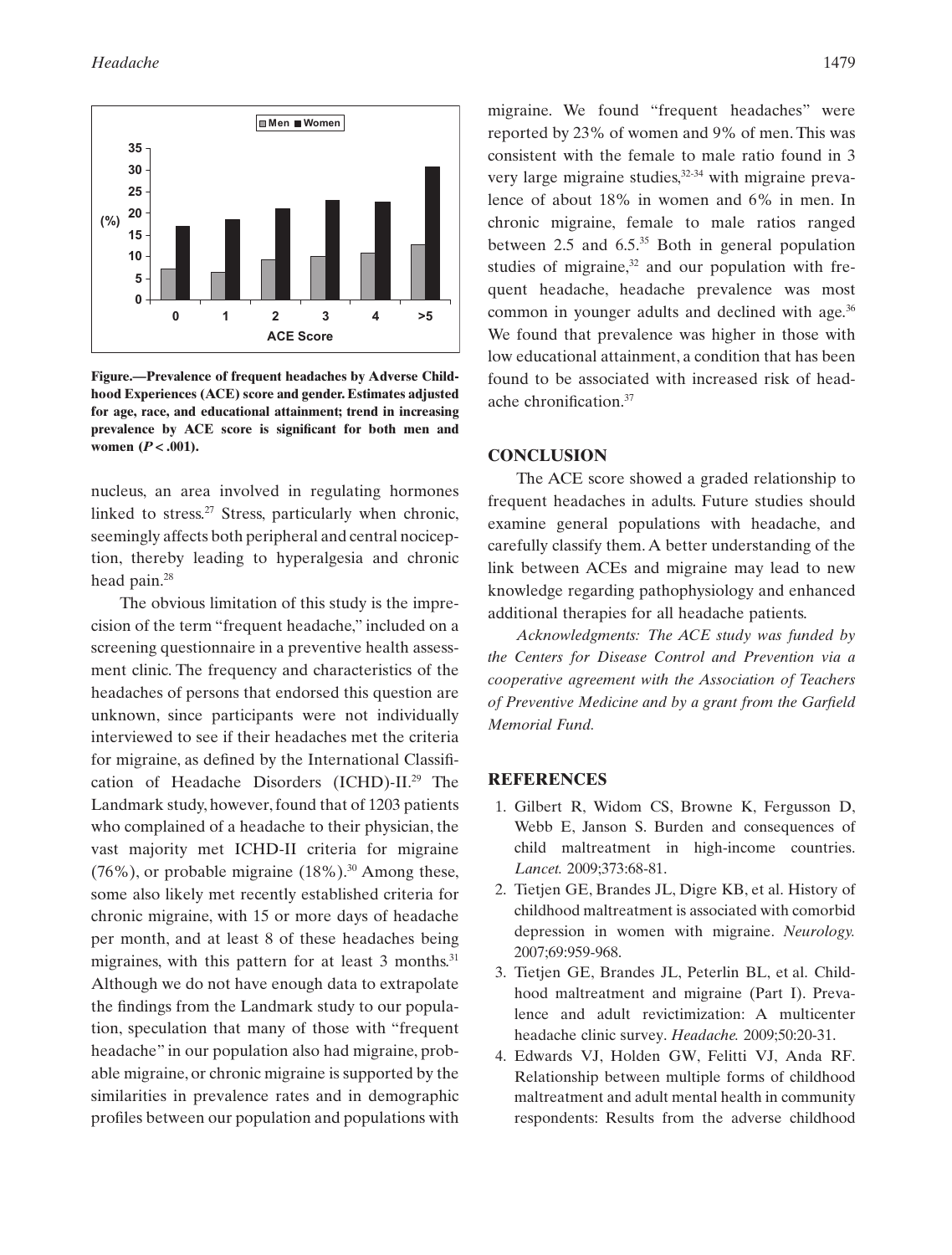experiences study. *Am J Psychiatry.* 2003;160:1453- 1460.

- 5. Tietjen GE, Brandes JL, Peterlin BL, et al. Childhood maltreatment and migraine (Part I). Emotional abuse as a risk factor for headache chronification. *Headache.* 2010;50:32-41.
- 6. Tietjen GE, Brandes JL, Peterlin BL, et al. Childhood maltreatment and migraine (Part III).Association with comorbid pain conditions. *Headache.* 2010;50:42-51.
- 7. Felitti VJ. Long-term medical consequences of incest, rape, and molestation. *South Med J.* 1991;84: 328-331.
- 8. McCauley J, Kern DE, Kolodner K, et al. Clinical characteristics of women with a history of childhood abuse: Unhealed wounds. *JAMA.* 1997;277:1362- 1368.
- 9. Golding JM. Sexual assault history and headache: Five general population studies. *J Nerv Ment Dis.* 1999;187:624-629.
- 10. Goodwin RD, Hoven CW, Murison R, Hotopf M. Association between childhood physical abuse and gastrointestinal disorders and migraine in adulthood. *Am J Public Health.* 2003;93:1065-1067.
- 11. Juang KD, Wang SJ, Fuh JL, Lu SR, Chen YS. Association between adolescent chronic daily headache and childhood adversity: A community-based study. *Cephalalgia.* 2004;24:54-59.
- 12. Rey JM, Singh M, Hung SF, et al. A global scale to measure the quality of the family environment. *Arch Gen Psychiatry.* 1997;54:817-822.
- 13. Silberstein SD, Lipton RB, Sliwinski M. Classification of daily and near-daily headache: Field trial of revised IHS criteria. *Neurology.* 1996;47:871-875.
- 14. Walker EA, Gelfand A, Katon WJ, et al. Adult health status of women with histories of childhood abuse and neglect. *Am J Med.* 1999;107:332-339.
- 15. Bernstein DP, Fink L. *Childhood Trauma Questionnaire: A Retrospective Self-Report Manual*. San Antonio, TX: The Psychological Corporation; 1998.
- 16. Robins LN, Helzer JE, Croughan J, et al. National Institute of Health diagnostic interview schedule. *Arch Gen Psychiatry.* 1981;38:381-389.
- 17. Anda RF, Felitti VJ, Bremner JD, et al. The enduring effects of abuse and related adverse experiences in childhood. *Eur Arch Psychiatry Clin Neurosci.* 2006;256:174-186.
- 18. Felitti VJ, Anda RF, Nordenberg D, et al. Relationship of childhood abuse and household dysfunction to many of the leading causes of death in adults.The

Adverse Childhood Experiences (ACE) study. *Am J Prev Med.* 1998;14:245-258.

- 19. Anda RF, Croft JB, Felitti VJ, et al. Adverse childhood experiences and smoking during adolescence and adulthood. *JAMA.* 1999;282:1652-1658.
- 20. Anda RF, Brown DW, Felitti VJ, Bremner JD, Dube SR, Giles WH. Adverse childhood experiences and prescribed psychotropic medications in adults. *Am J Prev Med.* 2007;32:389-394.
- 21. Anda RF, Brown DW, Felitti VJ, Dube SR, Giles WH. Adverse childhood experiences and prescription drug use in a prospective study of adult HMO patients. *BMC Public Health.* 2008;8:198.
- 22. A complete bibliography of ACE Study publications listed by topic area.Available at: http://www.cdc.gov/ nccdphp/ace/ (accessed September 6, 2010).
- 23. Wyatt GE, Loeb TB, Solis B, Carmona JV, Romero G. The prevalence and circumstances of child sexual abuse: Changes across a decade. *Child Abuse Negl.* 1999;23:45-60.
- 24. Schoenborn CA. Exposure to alcoholism in the family: United States, 1988. *Adv Data.* 1991;205:1-13.
- 25. Straus M, Gelles RJ. *Physical Violence in American Families: Risk Factors and Adaptations to Violence in 8145 Families*. New Brunswick, NJ: Transaction Press; 1990.
- 26. McGowan PO, Sasaki A, D'Alessio AC, et al. Epigenetic regulation of the glucocorticoid receptor in human brain associates with childhood abuse. *Nat Neurosci.* 2009;12:342-348.
- 27. Houle T, Nash JM. Stress and headache chronification. *Headache.* 2008;48:40-44.
- 28. Murgatroyd C, Patchev AV, Wu Y, et al. Dynamic DNA methylation programs persistent adverse effects of early-life stress. *Nat Neurosci.* 2009;12: 1559-1566.
- 29. Headache Classification Subcommittee of the International Headache Society. The International Classification of Headache Disorders, 2nd edn. *Cephalalgia.* 2004;24(Suppl. 1):9-160.
- 30. Tepper SJ, Dahlof CG, Dowson A, et al. Prevalence and diagnosis of migraine in patients consulting their physician with a complaint of headache: Data from the Landmark study. *Headache.* 2004;44:856- 864.
- 31. Olesen J, Bousser MG, Diener HC, et al. New appendix criteria open for a broader concept of chronic migraine. *Cephalalgia.* 2006;26:742-746.
- 32. Stewart WF, Lipton RB, Celentano DD, Reed M. Prevalence of migraine headache in the United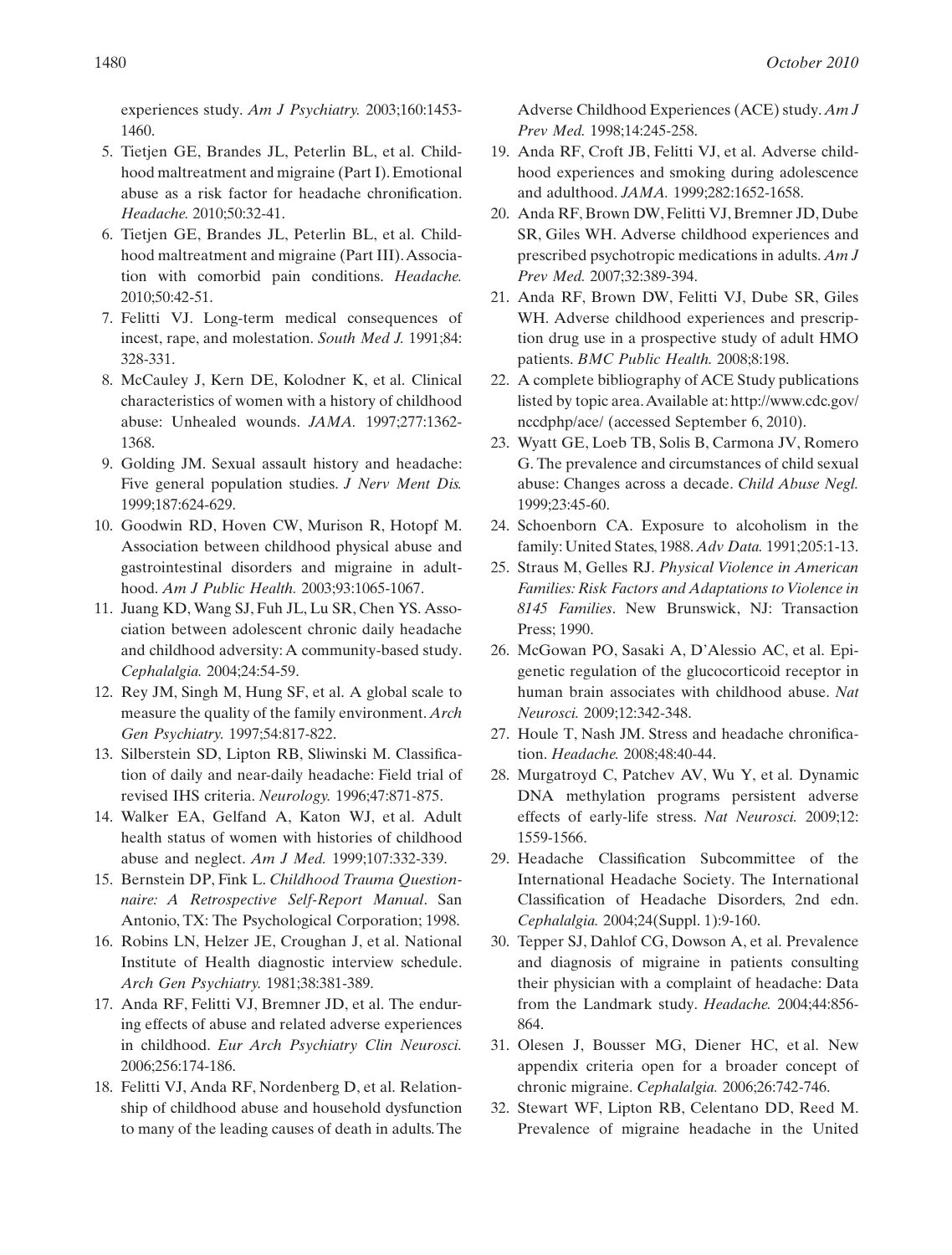States. Relation to age, income, race, and other sociodemographic factors. *J Am Med Assoc.* 1992; 267:64-69.

- 33. Lipton RB, Stewart WF, Diamond S, Diamond ML, Reed M. Prevalence and burden of migraine in the United States: Data from the American Migraine Study II. *Headache.* 2001;41:646-657.
- 34. Lipton RB, Bigal ME, Diamond M, Freitag F, Reed ML, Stewart WF, AMPP Advisory Group. Migraine prevalence, disease burden, and the need for preventive therapy. *Neurology.* 2007;68:343-349.
- 35. Natoli JL, Manack A, Dean B, et al. Global prevalence of chronic migraine: A systemic review. *Cephalalgia.* 2009;30:599-609.
- 36. Bigal ME, Lipton RB. The epidemiology, burden, and comorbidities of migraine. *Neurol Clin.* 2009;27:321.
- 37. Scher AI, Midgette LA, Lipton RB. Risk factors for headache chronification. *Headache.* 2008;48:16- 25.